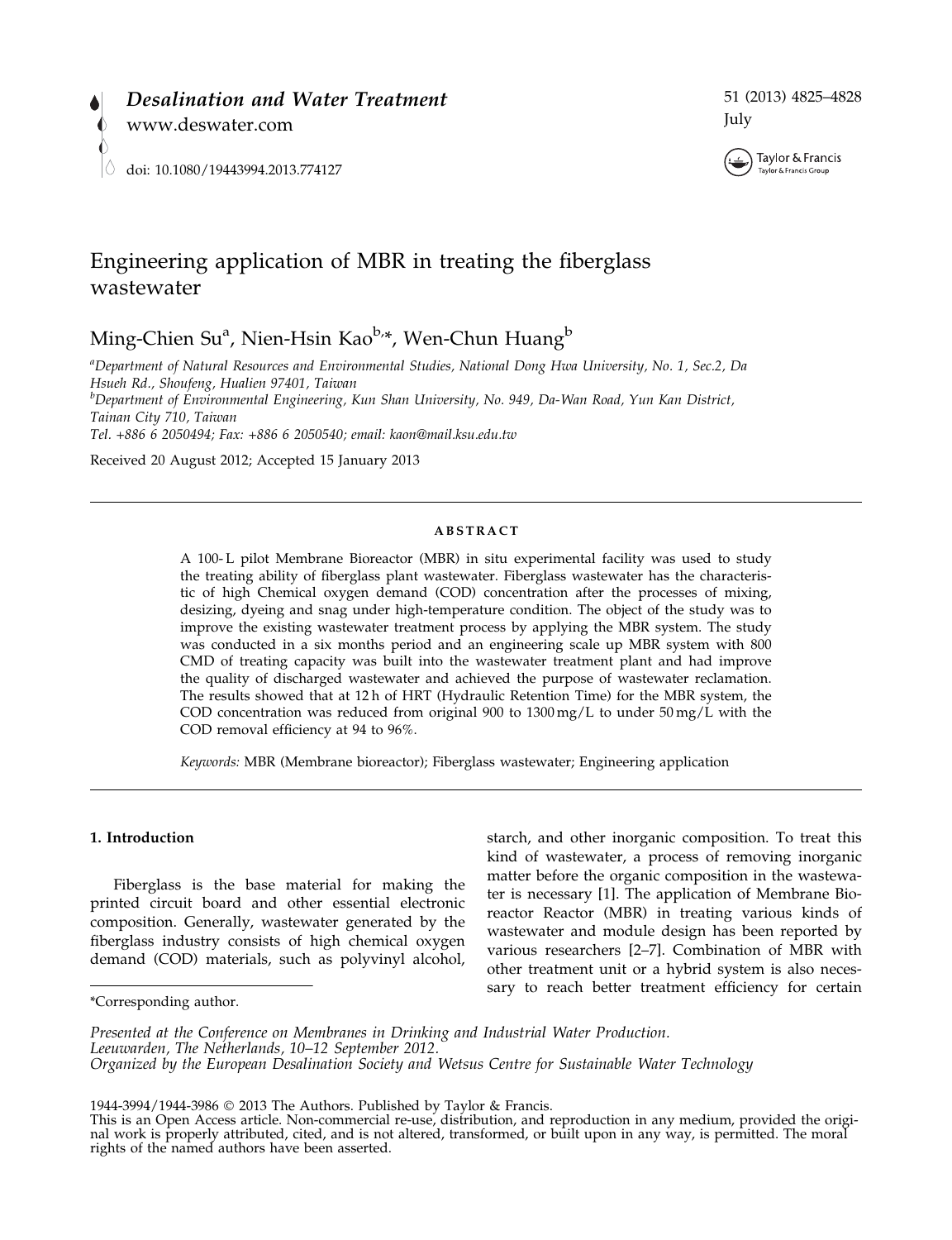kind of wastewater. Application of ozonation, adsorption, coagulation, flotation, and MBR to enhance the removal of organic or heavy metal in wastewater was reported and could reach good removal efficiency [8–11]. Due to the strengthener wastewater discharge standard, improve or upgrade treatment process is necessary and MBR is one of technology to meet a higher regulation and can be applied in wastewater reuse [12–14]. Researchers also reported that the characteristic of different membrane was related to its performance and subjected to different flux range in treating industrial wastewater [15]. However, there were few reported cases about engineering application of a pilot MBR study into the actual treatment process. In our study, we applied the results of a pilot-scale MBR reactor as the design data to build an engineering scale MBR system to improve an existing wastewater treatment process and achieved the goal of wastewater reclamation. The applied N-MBR in the study has the characteristics of large strength, high flux, lowpressure head loss, energy saving in cleaning, easy of replacement, and operation.

### 2. Materials and methods

An in situ MBR reactor was used to study the biological treatment efficiency in treating the wastewater, and the results were used as the engineering design parameters in setting up an 800 CMD MBR unit. In the beginning, a MBR pilot reactor with treatment capacity of 50 to 100 L/day was used to treat the targeted fiberglass wastewater. Fig. 1 shows the schematic of the facility which included the necessary auxiliary devices and the main 70- L plexiglass tank that contains the PTFE N-MBR with the dimension of  $30 \text{ cm(L)} \times 20 \text{ cm(W)}$  and pore size of  $0.3 \mu \text{m}$ . The adjustment of negative transmembrane pressure (TMP), routinely backwash cleaning with 50 ppm of NaOCl, pH controller, and the combination of



Fig. 1. Schematic diagram of the MBR pilot reactor.

ultrasonic water lever sensor and influent peristaltic pump were used to achieve the optimum and stable flux conditions. Seeding activated sludge for the MBR was taken from a wine and brew plant. The initial sludge concentration (mixed liquor volatile suspended solids [MLVSS]) in the reactor was starting from 3,500 mg/L in the day 1 to the steady state of biomass in the reactor was reached and the concentration was maintained around 12,000 mg/L. The influent wastewater to the MBR was come from the effluent of Dissolved Air Flotation (DAF) unit after a chemical coagulation treatment unit. The operated inflow rate was started from 25 L/day in day 1 and raised by a 5 L/day increment for each step until reached constant flow rate and which was 100 L/day. Simultaneously, the negative TMP was also set at 0.1 cmHg in the beginning and adjusted step by step until steady state was reached. COD and SS were analyzed according to published standard methods of Taiwan EPA which are NIEA W514.21B and NIEA W210.57A, respectively.

# 3. Results and discussion

## 3.1. Pilot MBR study

During the incubation phase of the sludge in the reactor, a clear color change from original brown to the steady yellow orange was observed and which indicated that advantage microorganism was the dominated population in the reactor. Fig. 2 shows at the operation day of 130, the biomass had reached a designed stable concentration that was around 12,000 mg/L and the ratio of biomass (MLVSS/mixed liquor suspended solids [MLSS]) was greater than 0.90 which indicated a good composition of the microorganism population. Fig. 3 shows the fluctuation of influent COD was around 900 to 1,300 mg/L and



Fig. 2. Variation of biomass concentration in the MBR system.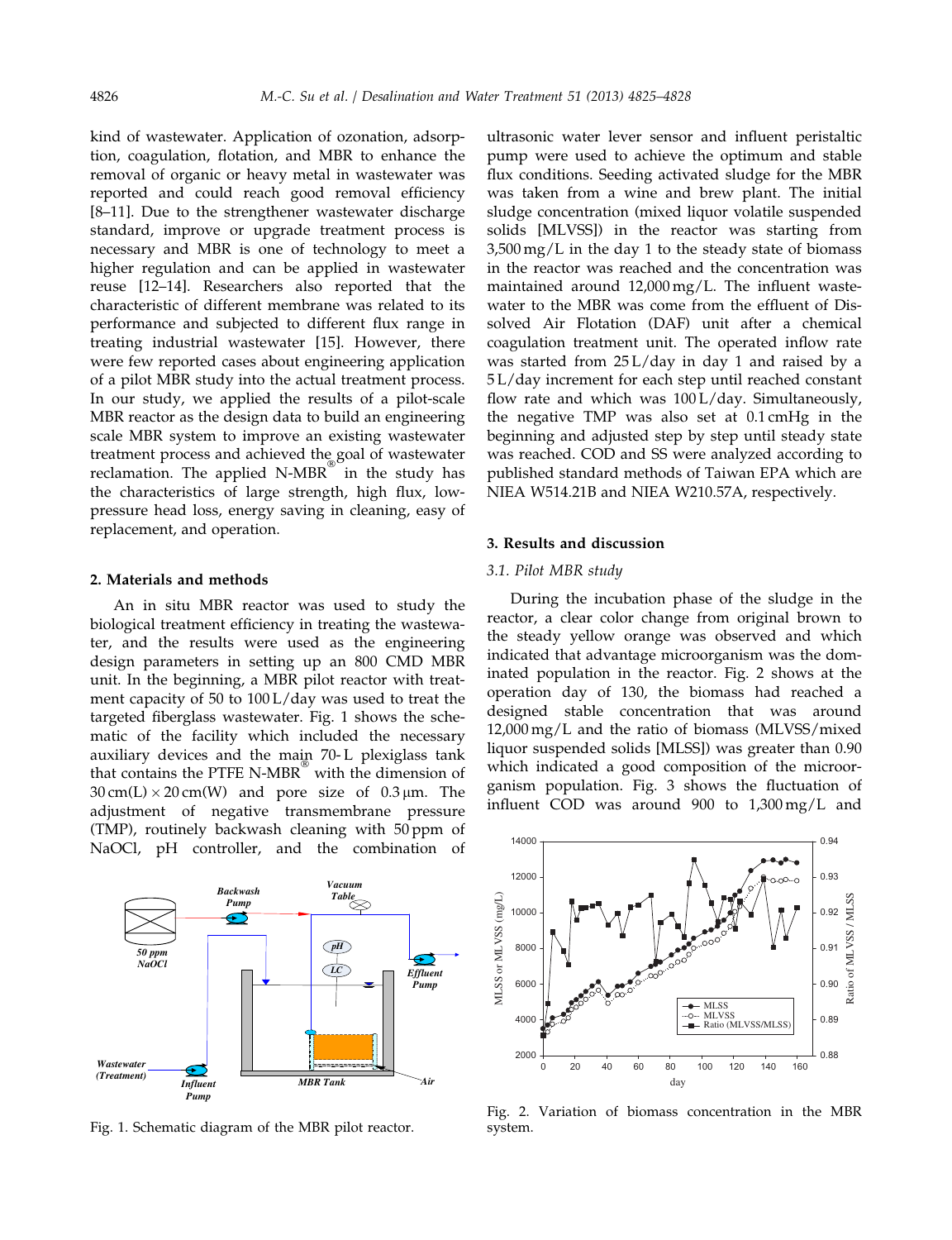

Fig. 3. Variation of COD and SS concentration in the MBR system.

influent SS was between 70 to 90 mg/L range. However, the treated effluent COD could reach below 50 mg/L with the treatment efficiency of greater than 96% and the SS in the effluent were all under 1 mg/L. The major operation parameters of the MBR system was showed in Fig. 4 which indicated that HRT, Flux, TMP, and F/M ratio were gradually adjusted to fit the respected conditions in each step. At steady state of day 130, the best removal efficiency was achieved, and the Flux, F/M ratio, HRT and TMP were set at  $0.42\,\mathrm{m}^3/\mathrm{m}^2$ -day,  $0.2\pm0.05\,\mathrm{kgCOD}/\mathrm{kgMLVSS}$ -day, 12 h, and 0.25 cmHg, respectively.

#### 3.2. Engineering application

Based on the results of the pilot MBR study, an engineering scale MBR treatment unit was designed, built, and operated into the existed wastewater treatment plant. The treatment plant is owned and operated by the FL fiberglass manufacture factory that is located within the MH industrial park. According to



Fig. 4. Variation of operation parameters in the MBR system.

our governmental regulations, for factory that is located within an industrial park, wastewater discharge permit and water pollution fees are required based on their discharge flow rate and quality. Thus, the FL factory wished to improve their wastewater treatment process to reduce the regulatory fees. The upgraded overall treatment units of the in situ process are in the order of fine screening, equalization, chemical coagulation, DAF, pH adjustment, and the MBR system. The finalized treatment process did improve the COD removal efficiency and achieved the goal of wastewater reclamation. The design parameters for the wastewater treatment plant were based on the 800 CMD inflows at the beginning with COD 2,300 mg/L, SS 250 to 400 mg/L. After the DAF unit, the COD concentration was reduced to about 900 mg/L before it inflow to the MBR system and effluent quality of COD was set at under 50 mg/L with SS under 1 mg/L. Additional, 50% of wastewater was recovered and reused after the operation of the MBR unit. Table 1 shows the major design parameters for the MBR that were based on the study results and the actual engineering requirements and the operation recorded show that it had achieved the objective. As mentioned, the FL factory is located within the MH industrial park, and the regulated pollution fees were calculated based on the flow rate and quality of the discharged wastewater. The regulated pollution fees  $(in NTS)$  are  $9.33/m<sup>3</sup>$ ,  $50.30/kg$  and  $133.14/kg$  for discharged flow rate, COD and SS, respectively [16]. After upgrading the wastewater treatment process, the estimated cost saving can be up to 357,000/month (about  $9,400 \in /$  month) which indicated that installed MBR system is worthwhile both in treatment efficiency and finance perspective (Table 2).

Table 1

The major design parameters of the engineering scale MBR

| 0.45                                                                                                                                                                             | Membrane module                                                                                                                                                            | Designed                                                                                                                                                                                                                               | Operation                                                                                                                                                                |  |
|----------------------------------------------------------------------------------------------------------------------------------------------------------------------------------|----------------------------------------------------------------------------------------------------------------------------------------------------------------------------|----------------------------------------------------------------------------------------------------------------------------------------------------------------------------------------------------------------------------------------|--------------------------------------------------------------------------------------------------------------------------------------------------------------------------|--|
| 0.40                                                                                                                                                                             |                                                                                                                                                                            | parameters                                                                                                                                                                                                                             | parameters                                                                                                                                                               |  |
| MLVSS-day)<br>0.35<br>0.30<br>₿<br>0.25<br>0.0.000<br>0.20<br>$\circ\circ^\infty$<br>0.15<br>0.10<br>0.05<br>0<br>100<br>120<br>140<br>160<br>day<br>ition parameters in the MBR | Material: PTFE(outer<br>layer)/PET (inner<br>layer) flat with 3D<br>structure<br>Pore size: $0.7 \pm 0.1 \,\mu m$<br>Submerged and sus-<br>pended, parallel<br>arrangement | $F/M$ ratio:<br>$0.15$ kg COD/<br>kg MLVSS-<br>day<br>MLSS:<br>$12,000 \,\mathrm{mg/L}$<br>Reactor vol-<br>ume: $400 \text{ m}^3$<br>• Flux: $0.3 \text{ m}^3$ /<br>$m^2$ -day<br>Air inflow:<br>٠<br>$16 \,\mathrm{m}^3/\mathrm{min}$ | 50 cm under<br>water level<br>sporadic cycle:<br>15 min suc-<br>tion/3min<br>break<br>Backwash: after<br>80 cycle/day<br>Sludge dis-<br>charge: $3 \text{ m}^3$ /<br>day |  |